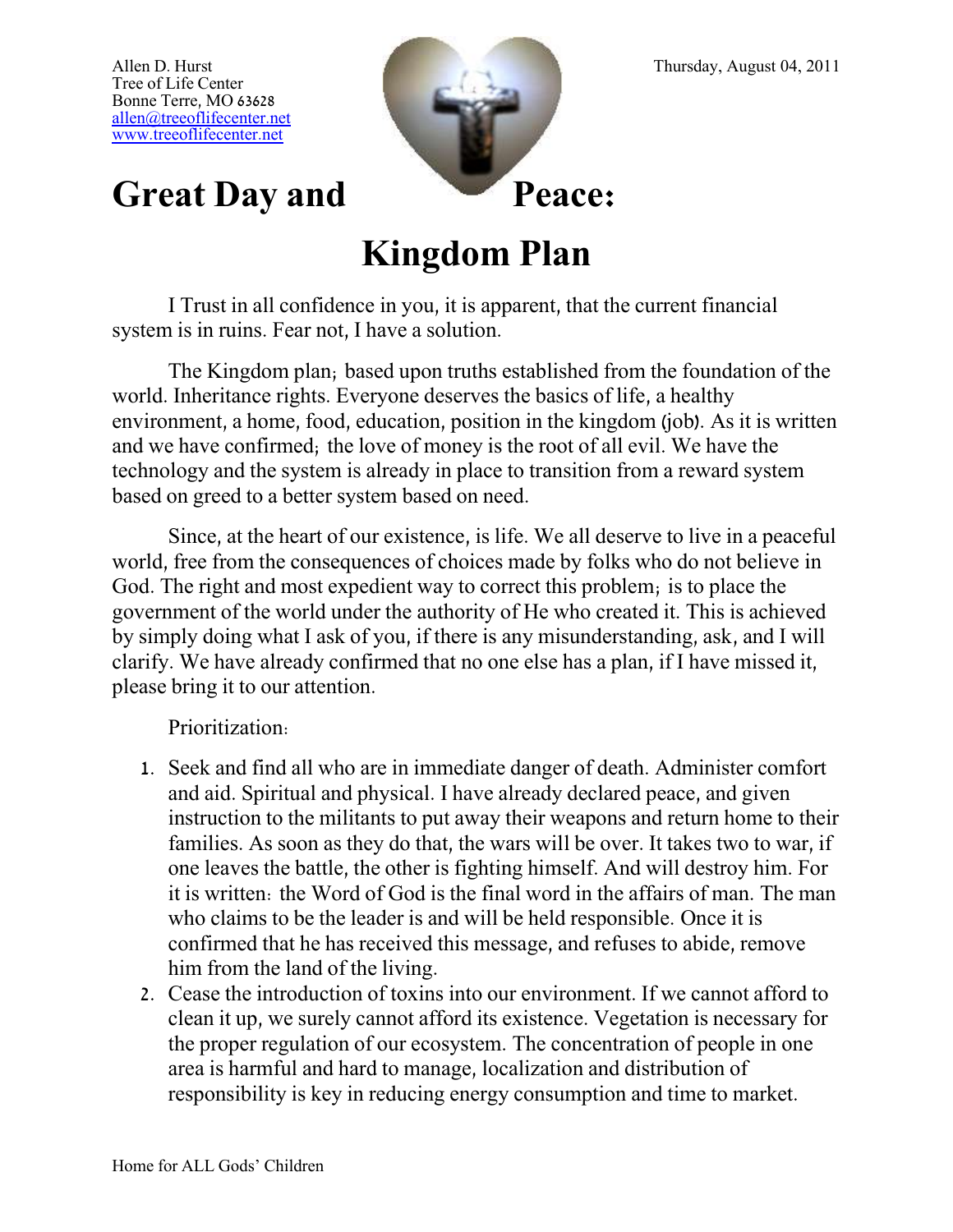Tree of Life Center Bonne Terre, MO 63628 [allen@treeoflifecenter.net](mailto:allen@treeoflifecenter.net) [www.treeoflifecenter.net](http://www.treeoflifecenter.net/)



Instead of one big factory or farm, smaller distributed operations put more folks to work and reduce waste. The same with distribution outlets (stores). This applies to the service industry also. Products that prove to be useless and harmful will cease to exist. We have a serious epidemic of manmade chemical dependency that must be addressed. I will hold the organizations responsible for their existence responsible for their harm done. Natural remedies are the preferred method of coping with stress and pain. Knowledge and understanding, education in the truth, the Word of God is true. Will remove the causes of the diseases and illnesses.

- 3. Homelessness must be eradicated. The condition of not having a stable, secure, place to lay ones head has devastating effects on ones mental and physical health. We are not animals, yet, I will accept a manger in a barn, over sleeping out in the elements. I have been homeless for 5 of the last 7 years. I have slept in tents, motel rooms, vehicles, on couches, and floors. I have come to realize that what one really pays for is a place to sleep, over time when you run out of resources (access to money) and you lose your stuff (possessions), the only thing that matters, staying alive and out of jail. This causes you to withdraw from the public eye, and survive however you can. But, in the world today, there is nowhere you can go and just live off the land. There is no such thing as public land. Even though the land has been paid for, for over 2,000 years. God created the heavens and the earth, and all that is, for us to live on. The only thing He requires of us is to love Him, and in loving Him we love each other, and we Honor Him with our thanks (gratitude). Everything else is manmade bovine feces.
- 4. With the population approaching 7 billion living souls, and the current conditions we live in, our future cannot be controlled and predicted by the markets (rich men who only desire to make a profit from things that do not belong to them). Our lives and our future depend on us, we the People, the Children of the living God. I represent you, I defend you, and I love you. Since money is the only thing they understand, give their money back to them, and tell them it is worthless to you. We will repossess our lives and property, instead of them getting away with laying the burden on us and our children, they spent and wasted the money that they confess is not theirs, let them be personally responsible to repay it. I have been jailed and prosecuted for the very same thing that they are doing, and if I don't pay my court costs and fines, I will face the choice, more jail time, which will incur more debt, or become a fugitive. I have turned myself in on two occasions, the first time